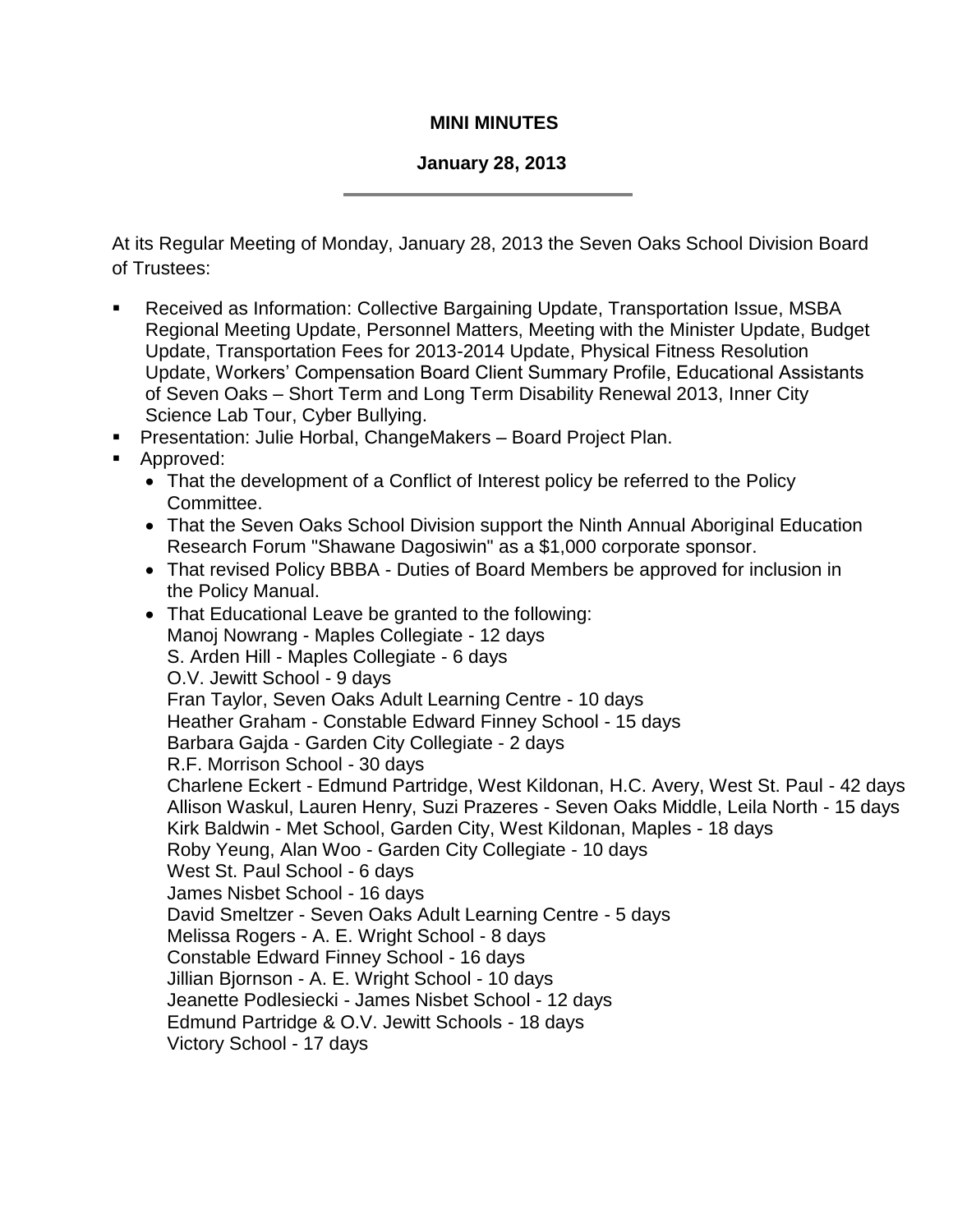- That the Division agree with the Public Schools Finance Board recommendation and award the building envelope commissioning tender for Amber Trails School to QCA Building Envelope Ltd. on the basis of low bid.
- Approved for payment:
	- That pre-authorized debits #201157-#201161 and #201164 in the amount of \$163,646.30 be approved.
	- Invoice No. 8863 for the Maples Collegiate Roof Phase 2 project in the amount of \$187.90 be paid to Agassiz Consulting Group Ltd.
	- Invoice No. 11639 for the Maples Collegiate Commons Addition project in the amount of \$26,849.09 be paid to Number Ten Architectural Group.
	- Invoice No. 3996 for the new Amber Trails School in the amount of \$69,814.51 be paid to Prairie Architects Inc.
- Correspondence received from:
	- Robert Rivard, President, MSBA: Letter to the Honourable Stan Struthers, Minister of Finance, regarding the 2013 provincial budget.
	- Marc Proulx, Public Education Coordinator, Winnipeg Fire Paramedic Service: Fire Safety Initiative Targets Grade 3 Students.
	- Kelvin Goertzen, MLA Steinbach, Opposition Education Critic: Manitoba Legislature introduced a number of Bills in fall session that will directly impact Manitoba's education system.
	- Treaty Relations Commission of Manitoba: Understanding and Implementing the United Nations Declaration of the Rights of Indigenous Peoples (UNDRIP) workshop - January 30, 2013.
	- Take the React to Racism Challenge.
	- Nancy Allan, Minister of Education: Music Month: Celebrating Music in Manitoba Schools - April 2013.
	- Lieutenant Governor's Medal for Literacy: Call for Nominations 2013.
	- Winnipeg Water and Waste Department: Notice of Upcoming Work in Seven Oaks Neighbourhood.
	- Leading & Learning Conference: February 14 to 15, 2013 Canad Inns Polo Park.
	- ASCD Manitoba: Upcoming workshops.
	- Lou Gervino, Superintendent, Winnipeg Transit Department: New Winnipeg Transit Automatic Fare Collection System (AFCS).
	- Tim Austin, Acting Manager of Taxation & Finance: 2013 Notice of Tax Requirements.
	- Winnipeg Planning, Property & Development Department: Proposed subdivision and rezoning on land located at Amber Trails, Phase 6 - North & South side of Templeton Avenue and East of Ritchie Street.
	- Labour Relations, Manitoba School Boards Association: CPI, Unemployment Rate, Regional Trends update - January 2013.
	- Joanna Blair, Director, Program and Student Services Branch: Every Day, Bullying Hurts Another Child (Brochure).
	- The Manitoba Teacher, January/February 2013 Volume 91, Number 4.